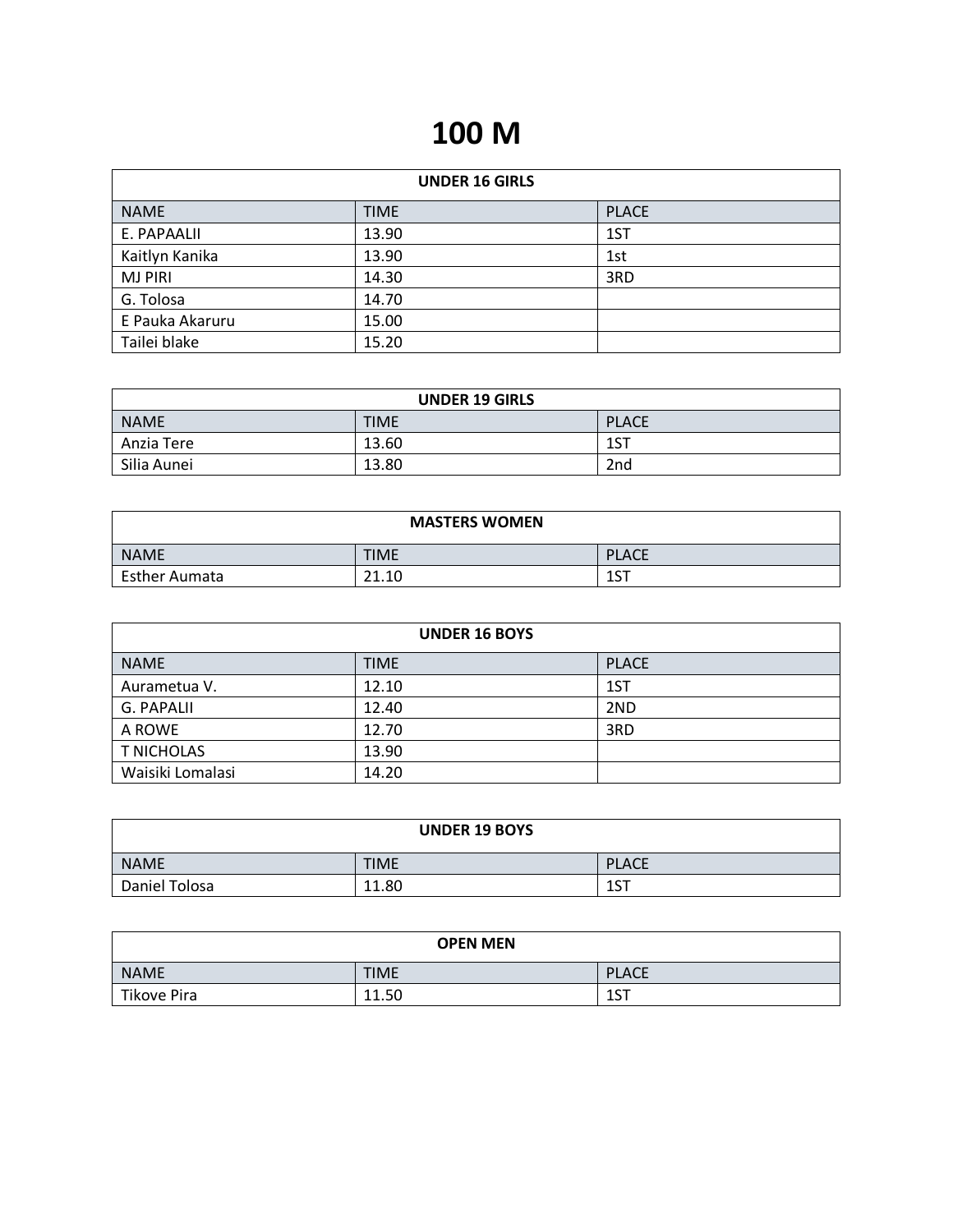### **1500m**

| <b>UNDER 16 GIRLS</b> |             |              |
|-----------------------|-------------|--------------|
| <b>NAME</b>           | <b>TIME</b> | <b>PLACE</b> |
| Mya Postrzygacz       | 5.51.02     | 1ST          |

| <b>MASTERS WOMEN</b>                       |         |     |
|--------------------------------------------|---------|-----|
| <b>NAME</b><br><b>TIME</b><br><b>PLACE</b> |         |     |
| Adrianna Postrzygacz                       | 6.05.05 | 1ST |
| Zoe Twigg                                  | 6.57.69 |     |

| <b>OPEN MEN</b>  |             |              |
|------------------|-------------|--------------|
| <b>NAME</b>      | <b>TIME</b> | <b>PLACE</b> |
| Rupene Mataitoga | 4.44.76     | 1ST          |

| <b>MASTERS MEN</b> |             |              |
|--------------------|-------------|--------------|
| <b>NAME</b>        | <b>TIME</b> | <b>PLACE</b> |
| Kevin Henderson    | 6.42.98     | 1ST          |

# **SHOT PUT**

| <b>UNDER 14/U16 BOYS</b> |             |              |
|--------------------------|-------------|--------------|
| <b>NAME</b>              | <b>BEST</b> | <b>PLACE</b> |
| Maeva Kirikava           | 8.48m       | ACT<br>⊥ ט   |

| UNDER 16 GIRLS |             |              |
|----------------|-------------|--------------|
| <b>NAME</b>    | <b>BEST</b> | <b>PLACE</b> |
| Emma Palliii   | 10.12m      | AC<br>וכ⊥    |

| <b>Under 19 GIRLS</b> |             |              |
|-----------------------|-------------|--------------|
| <b>NAME</b>           | <b>BEST</b> | <b>PLACE</b> |
| Tere Tangimataiti     | 10.19       | ACT          |

| <b>OPEN WOMENS</b> |             |                       |
|--------------------|-------------|-----------------------|
| <b>NAME</b>        | <b>BEST</b> | <b>PLACE</b>          |
| Vaevaemaki Pareina | 8.52m       | 1 <sub>C</sub><br>⊥ ل |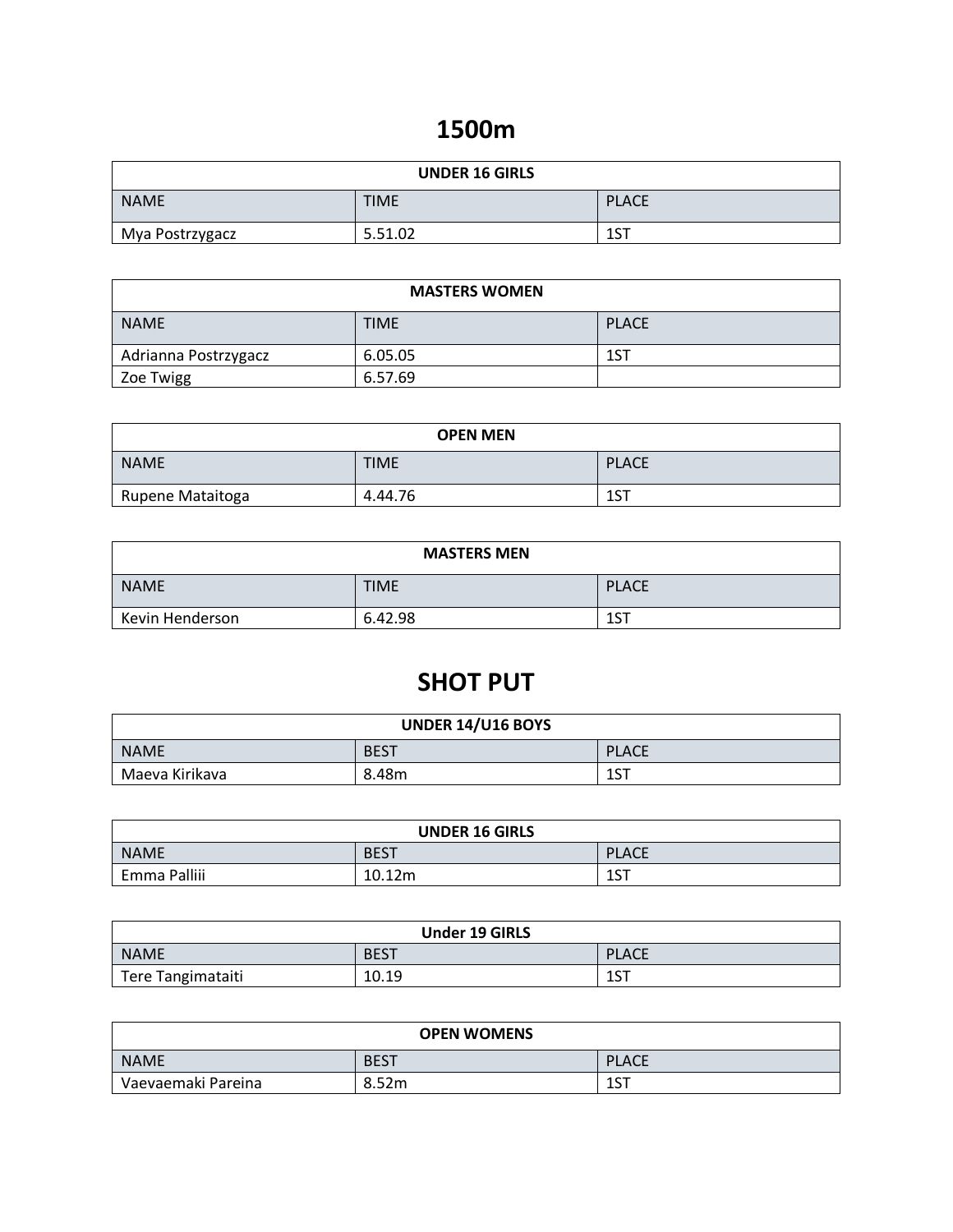### **HIGH JUMP**

| <b>UNDER 16 GIRLS</b> |             |              |
|-----------------------|-------------|--------------|
| <b>NAME</b>           | <b>BEST</b> | <b>PLACE</b> |
| Electra Akaruru Pauka | 1.25        | 1ST          |
| Tailei Blake          |             |              |

| <b>UNDER 16 BOYS</b> |             |                 |
|----------------------|-------------|-----------------|
| <b>NAME</b>          | <b>BEST</b> | <b>PLACE</b>    |
| Zarrian Heather Rau  | 1.60m       | 1ST             |
| Tepa                 | 1.60m       | 2 <sub>nd</sub> |
| Waiseke Lomalagi     | 1.35m       | 3rd             |

| <b>OPEN MENS</b> |             |              |
|------------------|-------------|--------------|
| NAME             | <b>BEST</b> | <b>PLACE</b> |
| Nuku Mokoroa     | No jump     |              |
| Apera Tom        | 1.65m       | 1st          |

### **TRIPLE JUMP**

| <b>OPEN MENS</b>      |                   |                 |
|-----------------------|-------------------|-----------------|
| <b>NAME</b>           | <b>BEST</b>       | <b>PLACE</b>    |
| Piritau Nga           | 11.60m            | 1ST             |
| Apera Tom             | 10.65m            | 2 <sub>nd</sub> |
| Tikove Pira           | 10.57m            | 3rd             |
| <b>Michael Tolosa</b> | 8.70 <sub>m</sub> |                 |
| Kevin Henderson       | 6.84m             |                 |

| <b>MASTERS WOMENS</b> |             |              |
|-----------------------|-------------|--------------|
| <b>NAME</b>           | <b>BEST</b> | <b>PLACE</b> |
| <b>Ruth Mave</b>      | 5.67        | ACT<br>⊥ ا   |

### **400**

| <b>UNDER 16 GIRLS</b> |             |                 |
|-----------------------|-------------|-----------------|
| <b>NAME</b>           | <b>TIME</b> | <b>PLACE</b>    |
| MereJean Piri         | 1.10.70     | 1ST             |
| Gabby                 | 1.14.00     | 2 <sub>nd</sub> |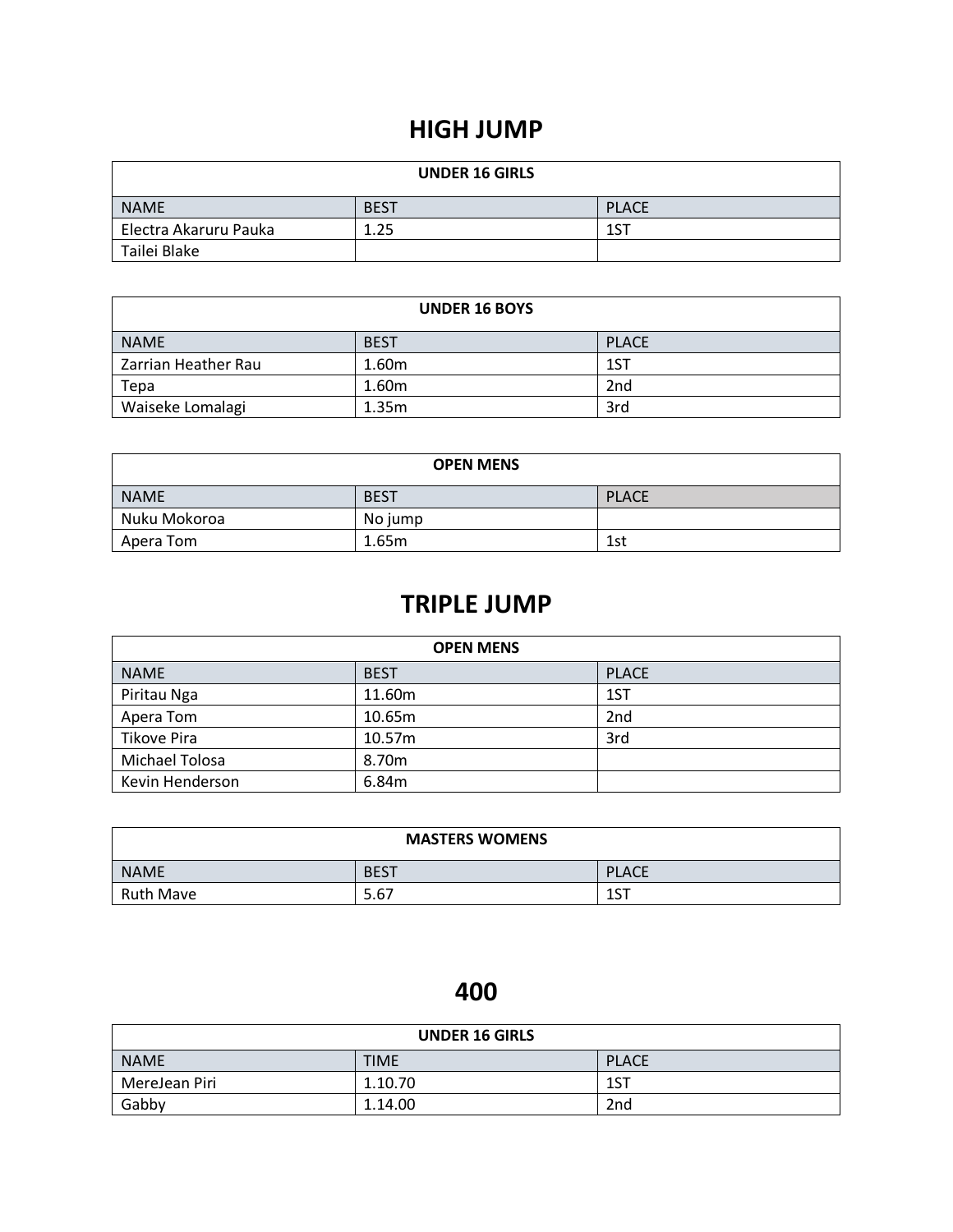| <b>UNDER 19 GIRLS</b> |             |              |
|-----------------------|-------------|--------------|
| <b>NAME</b>           | <b>TIME</b> | <b>PLACE</b> |
| Silia                 | 1.05.90     | 1ST          |

| <b>UNDER 16 BOYS</b> |             |              |
|----------------------|-------------|--------------|
| <b>NAME</b>          | <b>TIME</b> | <b>PLACE</b> |
| George Papalii       | 58.50       | 1ST          |
| Zarrian Heather Rau  | 60.00       | 2nd          |
| <b>Adison Rowe</b>   | 102.20      | 3rd          |
| Te Ava Nicholas      | 1.08.60     |              |

| <b>UNDER 19 BOYS</b> |             |              |
|----------------------|-------------|--------------|
| <b>NAME</b>          | <b>TIME</b> | <b>PLACE</b> |
| Daniel Tolosa        | 53.40       | 1C           |

| <b>OPEN MENS</b>   |             |              |
|--------------------|-------------|--------------|
| <b>NAME</b>        | <b>TIME</b> | <b>PLACE</b> |
| <b>Tikove Pira</b> | 56.30       | 1CT<br>⊥J I  |

| <b>MASTERS MEN</b> |             |              |
|--------------------|-------------|--------------|
| <b>NAME</b>        | <b>TIME</b> | <b>PLACE</b> |
| Michael Tolosa     | 67.50       | 1CT<br>⊥ ا   |

# **200M**

| <b>UNDER 16 GIRLS</b> |             |              |
|-----------------------|-------------|--------------|
| <b>NAME</b>           | <b>TIME</b> | <b>PLACE</b> |
| Emma Papalii          | 29.0        | 1ST          |
| Kaitlyn               | 29.4        | 2nd          |
| MereJean Piri         | 29.8        | 3rd          |
| Electra               | 30.10       |              |
| Gabby                 | 31.10       |              |

| <b>UNDER 19 GIRLS</b> |             |                 |
|-----------------------|-------------|-----------------|
| <b>NAME</b>           | <b>TIME</b> | <b>PLACE</b>    |
| Silia                 | 28.60       | 1ST             |
| Anzia                 | 29.10       | 2 <sub>nd</sub> |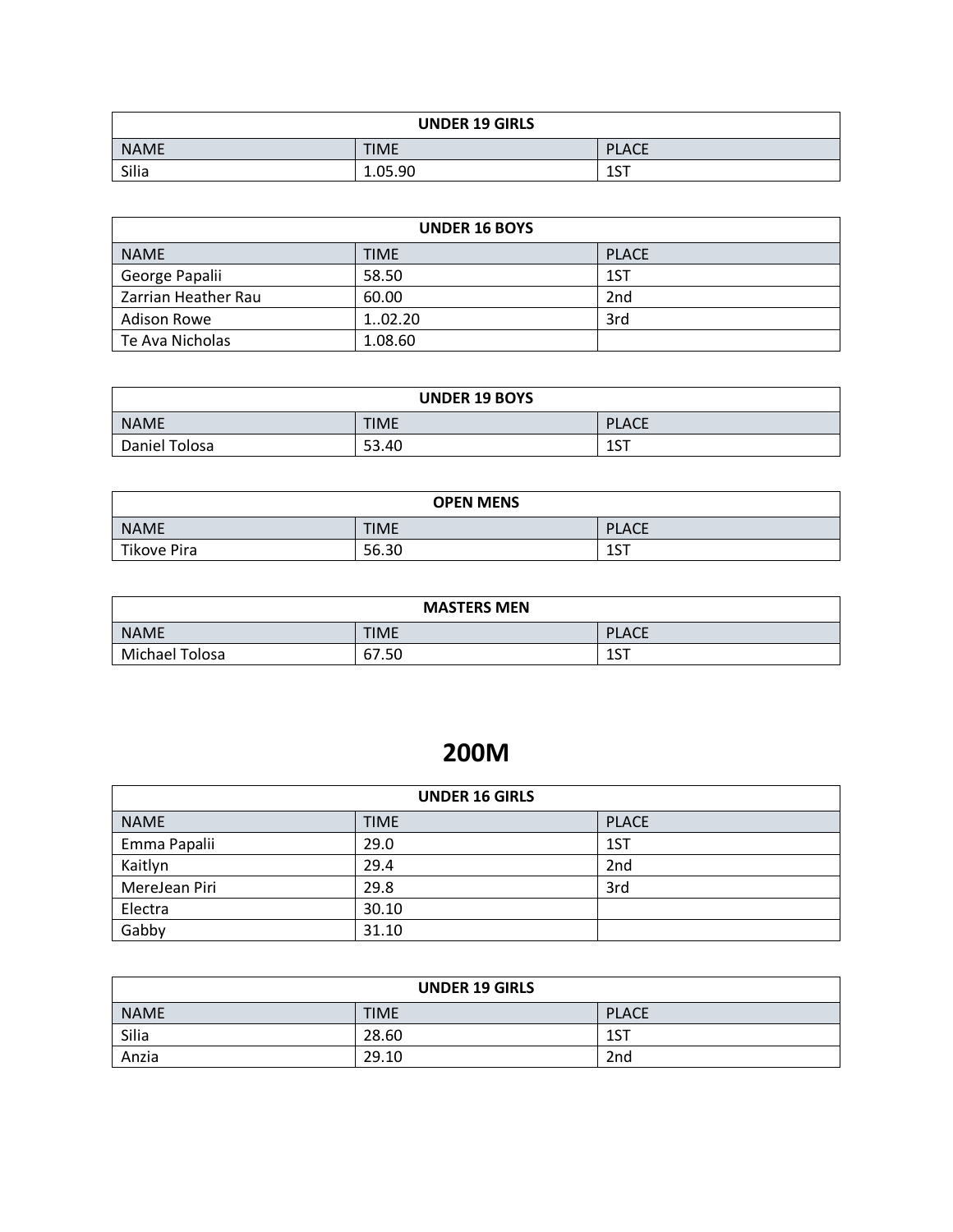| <b>UNDER 16 BOYS</b> |             |              |
|----------------------|-------------|--------------|
| <b>NAME</b>          | <b>TIME</b> | <b>PLACE</b> |
| Aurametua            | 25.30       | $1^{ST}$ =   |
| George Papallii      | 25.30       | $1^{ST}$ =   |
| <b>Addison Rowe</b>  | 26.10       | 3rd          |
| Clay Haxton          | 27.00       |              |
| Te Ava Nicholas      | 27.60a      |              |

| <b>UNDER 19 BOYS</b> |             |              |
|----------------------|-------------|--------------|
| <b>NAME</b>          | <b>TIME</b> | <b>PLACE</b> |
| Daniel Tolosa        | 24.10       | ACT<br>⊥ ل   |

#### **800m**

| U16 GIRLS           |                      |              |
|---------------------|----------------------|--------------|
| <b>NAME</b>         | <b>TIME</b>          | <b>PLACE</b> |
| Mya Postrzygacz     | 2:47.90              | 1st          |
|                     | U19 GIRLS            |              |
| Sillia              | 2:59,70              | 1st          |
|                     | <b>MASTERS WOMEN</b> |              |
| Adrianna Postrzgacz | 3:16.70              | 1st          |

| <b>U16 BOYS</b>     |                    |                 |
|---------------------|--------------------|-----------------|
| <b>NAME</b>         | <b>TIME</b>        | <b>PLACE</b>    |
| Zarrian Heather Rau | 2:26.10            | 1st             |
| Clay Hexton         | 2:31.50            | 2 <sup>nd</sup> |
|                     | <b>U19 BOYS</b>    |                 |
| Sidney Fimone       | 2:26.80            | 1st             |
|                     | <b>OPEN MEN</b>    |                 |
| <b>Tikove Piira</b> | 56.30              | 1st             |
|                     | <b>MASTERS MEN</b> |                 |
| Andrew Logan 40+    | 3:02.30            | 1st             |
| Kevin Henderson 60+ | 3:08.30            |                 |

# **DISCUS**

| U14 GIRLS         |                 |              |
|-------------------|-----------------|--------------|
| <b>NAME</b>       | <b>DISTANCE</b> | <b>PLACE</b> |
| Terai Heather U14 | 23.21           | 1st          |
|                   | U16 GIRLS       |              |
| Emma Papalii U16  | 27.81           | 1st          |
|                   |                 |              |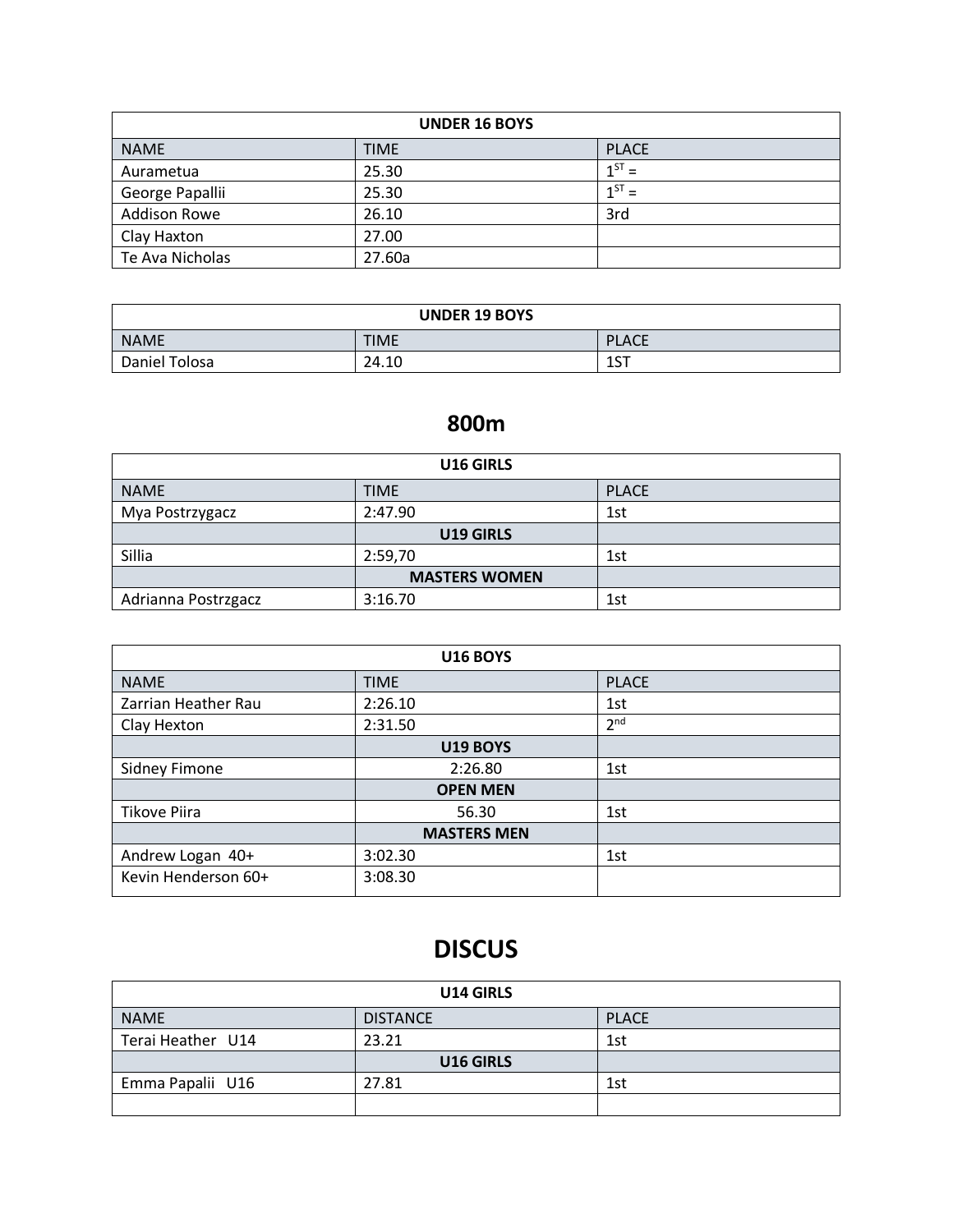|                           | U19 GIRLS          |                 |
|---------------------------|--------------------|-----------------|
| Tere Tangimataiti U18     | 28.87              | 1st             |
|                           | <b>OPEN WOMEN</b>  |                 |
| Vae Pareina OPEN          | 29.64              | 1st             |
|                           |                    |                 |
|                           | <b>U14 BOYS</b>    |                 |
| Maeva Krikave U14 BOYS    | 21.81              | 1st             |
|                           | <b>OPEN MEN</b>    |                 |
| Piritau Nga OPEN MEN      | 26.66              | 1st             |
|                           | <b>MASTERS MEN</b> |                 |
| Rangi Ivaiti 30 - 49yrs   | 31.93              | 1st             |
| Maeva Krirkava 30 - 49yrs | 21.33              | 2 <sub>nd</sub> |
| Robert Heather 50 - 59yrs | 30.49              | 1st             |

#### **LONG JUMP**

| U16 GIRLS             |                    |                 |
|-----------------------|--------------------|-----------------|
| <b>NAME</b>           | <b>DISTANCE</b>    | <b>PLACE</b>    |
| Tailei Blake          | 3.69m              | 2 <sup>nd</sup> |
| Akaruru Electra Pauka | 3.77m              | 1st             |
|                       | <b>U16 BOYS</b>    |                 |
| Tahiatoa Webb         | 4.53m              | 1st             |
|                       | <b>OPEN MEN</b>    |                 |
| Piritaua Nga          | 5.34m              | 1st             |
| Apera Tom             | 4.81m              | 2 <sup>nd</sup> |
|                       | <b>MASTERS MEN</b> |                 |
| Kevin Henderson       | 3.39m              | 1 <sup>st</sup> |
| David Lobb            | 3.16m              | 2 <sub>nd</sub> |

### **3000m STEEPLECHASE (NO WATER JUMP)**

| <b>NAME</b>          | <b>TIME</b>          | <b>PLACE</b> |
|----------------------|----------------------|--------------|
|                      | <b>MASTERS WOMEN</b> |              |
| Adrianna Postrzygacz | 14:11.60             | 1st          |
|                      | <b>MASTERS MEN</b>   |              |
| Andrew Logan         | 13:24.40             | 1st          |